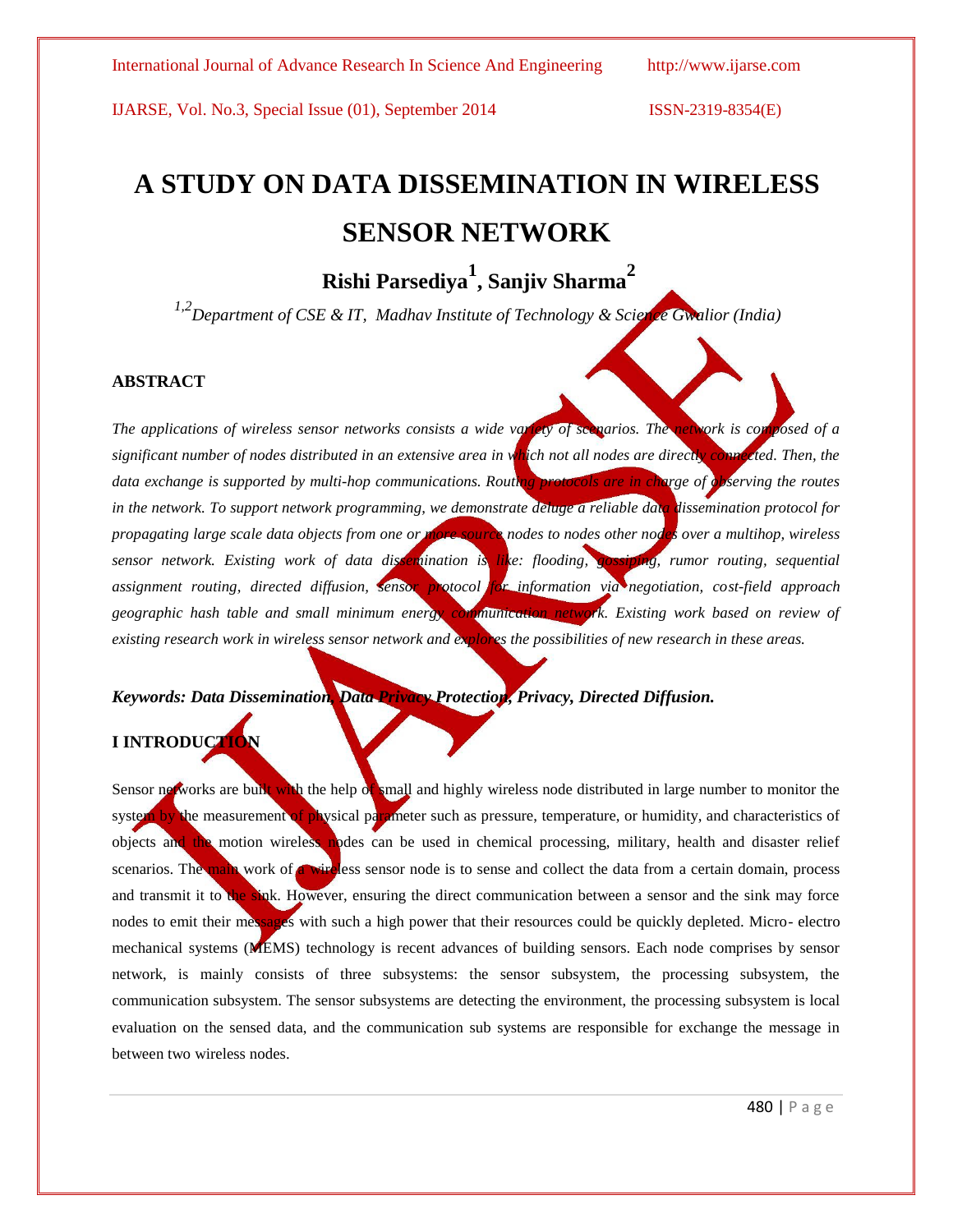The rest of the paper is structured as follows. Section 3 shows the basic communication paradigms that wireless sensor networks. In section 4 shows the review of existing work. The application of these techniques leads to attribute-based, geographic, hierarchical and multipath routing protocols, as shown in Section 5. Section 8 draws the main conclusions of this work.

### **II ALGORITHM PARADIGMS FOR WIRELESS SENSOR NETWORKS**

The communication of nodes is to execute certain algorithms  $[2]$ . There are three types of algorithms in wireless sensor network like centralized algorithms, distributed algorithms and local based algorithms. Centralized algorithms are accomplished in a node that posses the knowledge of the whole network. These algorithms are quite rare because of the cost of transmitting the data to make the node know the status of the whole network. In distributed algorithms are, the communication is supported by message-passing. In local based algorithms the nodes use restricted data acquired from a close area. With this local information, the algorithm is executed in one node.

The algorithm paradigm for wireless sensor networks is an important factor to take into account when deciding about the routing protocol to employ in the network. The routing protocol should stuengthen and optimize the communication between neighbors. In another way, for centralized algorithms, combining the messages that go the central node (even when they are generated by different sources) could be an advantage. The distributed algorithms should support the communication between any two nodes. Finally, local based algorithms depend on some solution that provides geographic coordinates, like GPS, giving the solution more expensive.

### **III REVIEW OF EXISTING RESEARCH WORK**

# **SENSOR NETWORK ARCHITECTURE**

Sensor network architecture is basically divided into two categories: layered and clustered architecture [1]. The construction of sensor network is influenced by factors such as fault tolerance, scalability, and power consumption. The sensor network architecture is classified into two categories: layered and cluster architecture.

Layer architecture has a unique powerful base station (BS), and every node which is available in base station, have same hop-count. Layered architecture used with in building wireless backbones, and in military sensor-based structure, same as the multi-hop infrastructure network architecture (MINA). Soldiers are accessed wireless sensor nodes in the form of hand-held device. The advantage of a layered architecture is that each node involved only lowpower, short distance transmission to node of the neighboring layers.

UNPF is a bunch of protocol for complete implementation of layer architecture for sensor network. UNPF is mainly consists of three protocol structure-

Network initialization and maintenance protocol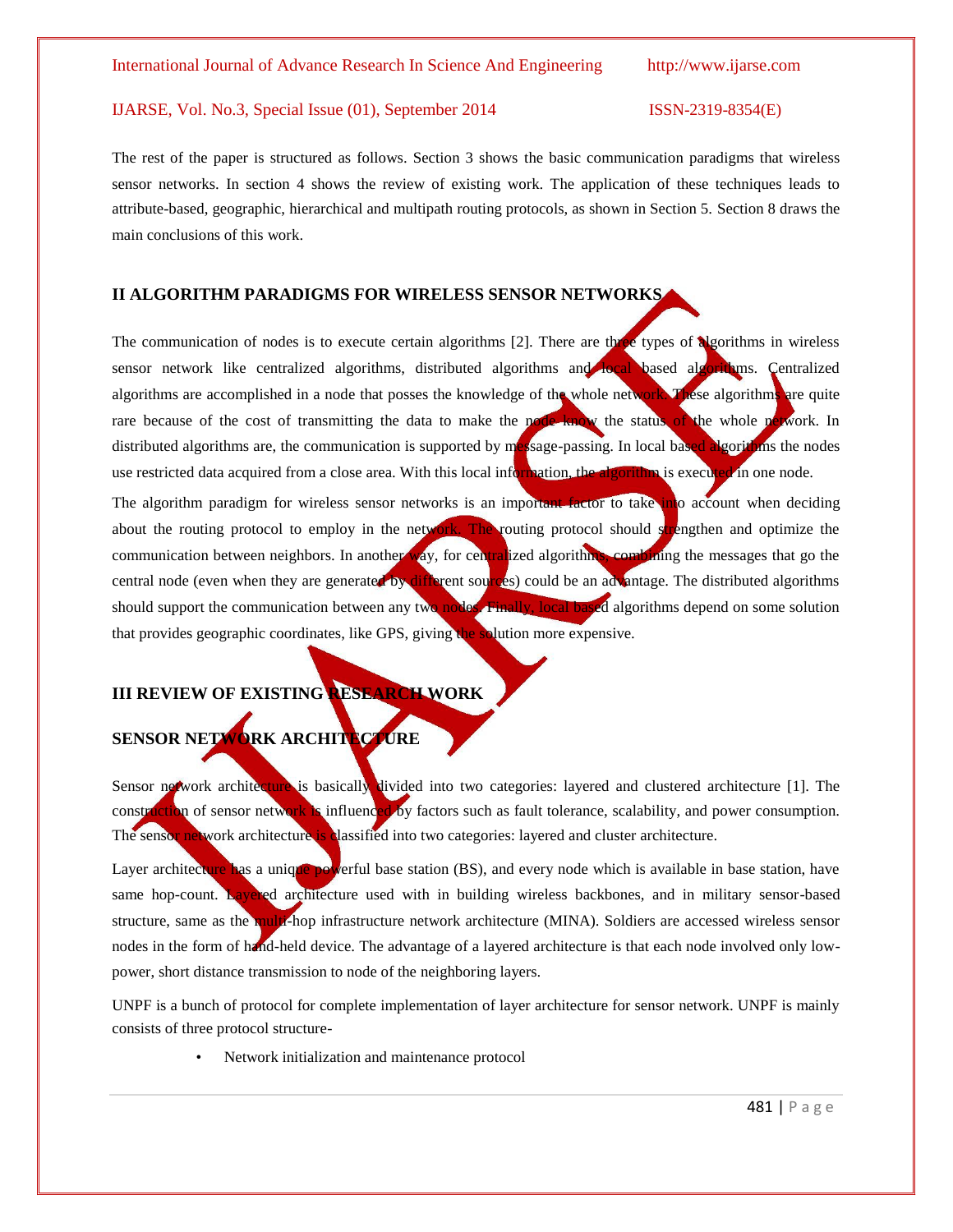### IJARSE, Vol. No.3, Special Issue (01), September 2014 ISSN-2319-8354(E)

- Mac protocol
- Routing protocol

A clustered architecture produced the sensor nodes into clusters; each node is called cluster-head. Each node which is involved in cluster are message exchanges with their cluster-head, base station is connected to the wired network. This is achieved through network layer protocols such as the low-energy adaptive clustering hierarchy (LEACH).

### **MEDIUM ACCESS CONTROL PROTOCOL (MAC PROTOCOL)**

MAC protocol [1] must create a network infrastructure to establish communication links in between thousands of scattered sensors. It must also establish efficient and fair sharing among the nodes, so that overall network can be maximized. MAC protocol is divided into three basic kinds in sensor network: fixed-allocation, demand-based, and contention-based. Fixed-allocation is use common and share medium. Fixed-allocation protocol provides a bounded delay for each node. When channel are allocated according to the demand of node Demand-bases MAC protocol are use. Finally, the contention-based MAC protocols involve random-access-based contention for the channel when packets need to be transmitted. Self-organizing MAC for sensor (SMACS) network and eavesdrop and register (EAR) are two network which initialization network and mobility support respectively. In this protocol neighbor discovery and channel assignment take place simultaneously in a completely distributed manner. The EAR protocols establish seamless connection of nodes stationary and mobile condition. This node are generally use in mobile nodes. This scheme is a centrally controlled, which assume that the nodes are directly communicating base station or not. The TDMA scheme minimizes the time but time synchronization cost is very high. The FDMA scheme is provide the minimum required bandwidth for each connection. The Hybrid TDMA/FDMA uses an optimum number of channel which gives minimum power consumption. CSMA-based schemes are more suitable for distributed traffic flows. This scheme is provide a point-to-point raffic flow. The sensing periods of CSMA are constant for energy efficient, while the back-off is random to avoid repeated collisions.

### **LOCATION DISCOVERY**

At the time of aggregation of sensed data location information of sensors has to be considered. Each node should know its location. The global positioning system (GPS) is not always suitable because it can not reach top of the leaf. The indoor localization techniques use a fixed infrastructure to trace the location of sensor nodes. Fixed beacon nodes are placed in the field of observation, such as within a building. Distributed sensors receive beacon signals from the beacon nodes. Sensor network localization is no fixed infrastructure, some of the sensor are act as a beacon. They have their location information using GPS. The time difference between beacon arrivals from different nodes can be used to estimate location, if RF or ultra-sound signals are used for communication. Localization algorithms require techniques for location estimation depending on the beacon node location. These are known as multi-lateration (ML) techniques. Three type of ML techniques like: Atomic ML, Iterative ML, Collaborative ML.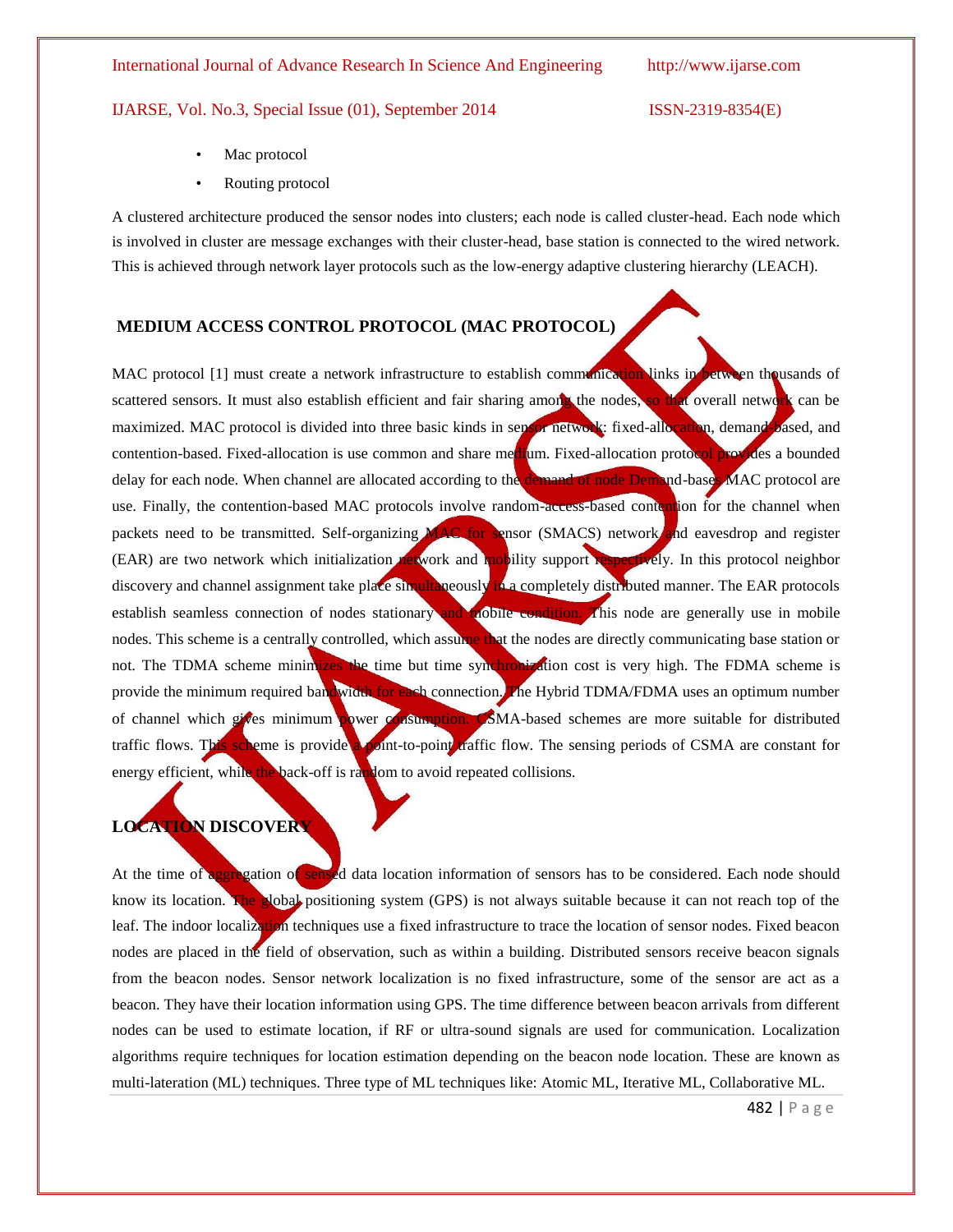### IJARSE, Vol. No.3, Special Issue (01), September 2014 ISSN-2319-8354(E)



### **Figure 1: Atomic, Iterative, Collaborative multi-lateration**

### **DATA DISSEMINATION**

Data dissemination [1] is the process by which data are routed in the sensor network. Sensor node is collecting the data and communicates to the BS or any other node which is interested. The node which is generating the data is called a source and the information to be reported is called an event. A node which is interested in event and seeks information are called sink. Data diffusion consists of a two step like propagation and data propagation. For every event, sink is interest broadcasts to its neighbors. This process is similar to a multicast tree, sink is root node in this tree. There is several routing approach in data dissemination technique like: flooding, gossiping, rumor routing, sequential assignment routing (SAR), directed diffusion, sensor protocols for information via negotiation (SPIN), cost-field approach, geographic hash table (GHT) and small minimum energy communication network (SMECN).

• **FLOODING** 

If the node is not the destination of the packet and the maximum hop-count is not reached so each node broadcast a packet and receives it. There are two type of flooding like: controlled flooding and uncontrolled flooding. In [1] a controlled flooding there are two algorithms like: sequence number controlled flooding (SNCF) and reverse path flooding (RPF). In SNCF all node attaches its sequence number and address. Flooding has some disadvantages like: implosion, overlap, resource blindness.

### • **GOSSIPING**

It is a advanced version of flooding. Node sends a packet to a randomly selected neighbor and has lower overhead as compare to flooding. In [1] this technique there is no guarantee that all nodes of the network will receive the message. This technique is removing the problem of implosion.

### • **GEOGRAPHIC HASH TABLE (GHT)**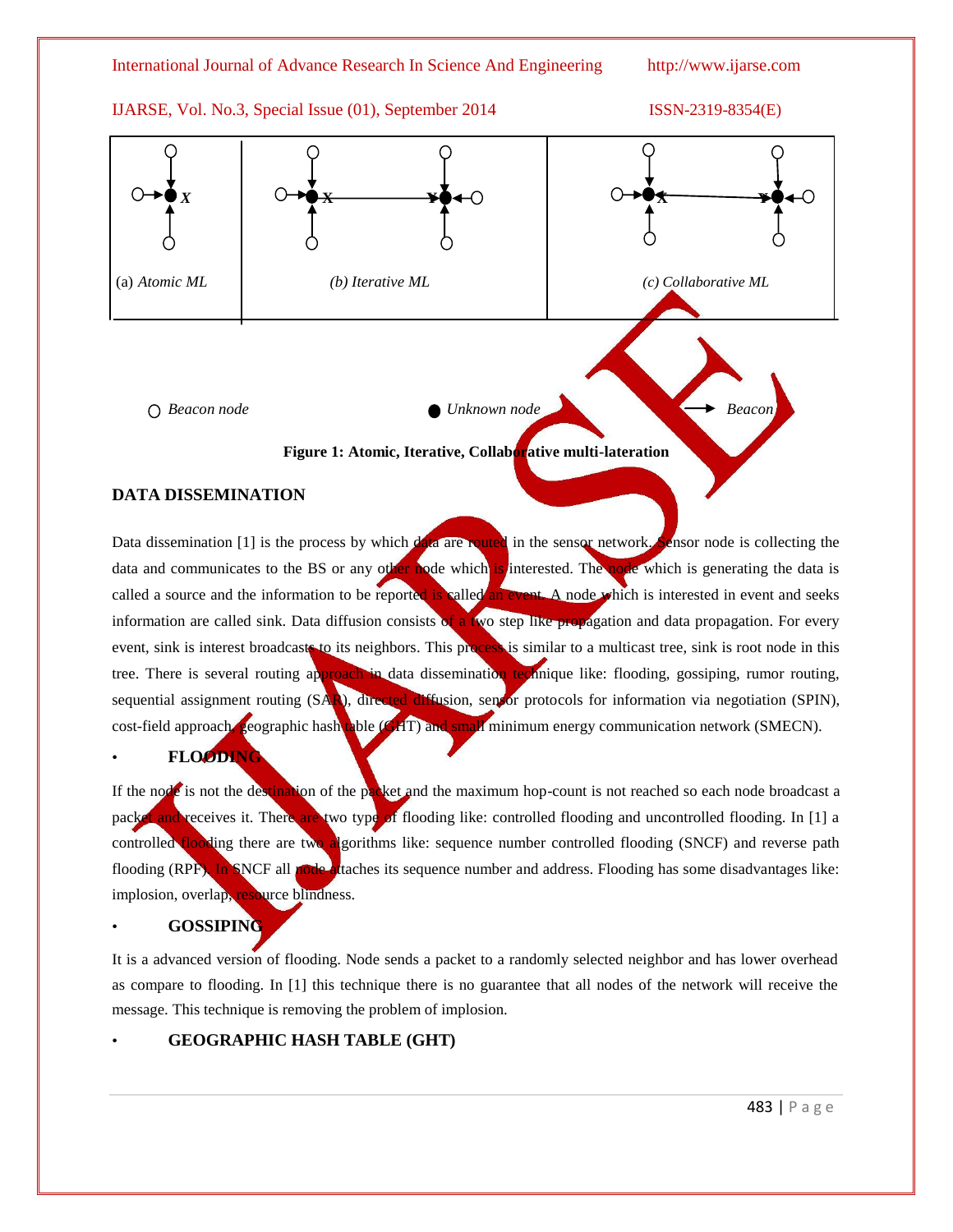These hash table is a system based on data-centric storage [1], these technique are inspired by internet-scale distributed hash table (DHT) system. Geographic hash table hashes keys into geographic coordinates and saved a pair at the sensor node which is nearest to the hash value. The evaluated hash value is mapped onto a unequaled node agreeable, so that queries for the data can be flow to the correct node. Stored data is reduplicate to ensure pleonastic in case of node fail down, and a consistency protocol is used to maintain the reduplicate data.

### • **SMALL MINIMUM ENERGY COMMUNICATION NETWORK (SMECN)**

To construct a part of network with the help of given communication network [1]. If the whole sensor network is describe by a graph A, the subgraph A' constructed such that the energy usage of the network is reduces. The number of edges in A' is less than the number of edges in A, but all nodes of A are contained in A. the connectivity between any two nodes is not interrupt by the subgraph. SMECN also follows the minimum energy (ME). The power required to injecting data between two nodes x and y is modeled as  $p(x, y) = t * d(x, y)^n$ .

### **APPLICATION OF THE OPTIMIZATION TECHNIQUE: ROUTING PROTOCOLS**

In the following table we present attribute-base, geographic and multipath techniques. It is basically applied into wireless sensor network.

TABLE (1):-

| APPLIED TECHNIQUE |                   |              |                |            |                  |                  |  |  |  |
|-------------------|-------------------|--------------|----------------|------------|------------------|------------------|--|--|--|
| <b>PROTOCOL</b>   | <b>ATTRIBUTE-</b> | LOCATION-    | <b>ENERGY-</b> | <b>QOS</b> | <b>HIERARCHY</b> | <b>MULTIPATH</b> |  |  |  |
|                   | <b>BASED</b>      | <b>BASED</b> | EFFICIENCY     |            |                  |                  |  |  |  |
| <b>COUGAR</b>     |                   |              |                |            |                  |                  |  |  |  |
| <b>DIRECT</b>     |                   |              |                |            |                  |                  |  |  |  |
| <b>DIFFUSION</b>  |                   |              |                |            |                  |                  |  |  |  |
| <b>RUMOR</b>      |                   |              |                |            |                  |                  |  |  |  |
| ROUTING           |                   |              |                |            |                  |                  |  |  |  |
| <b>ACQUIRE</b>    | ٦Ι                |              |                |            |                  |                  |  |  |  |
| <b>SPIN</b>       |                   |              |                |            |                  |                  |  |  |  |
| <b>TEEN</b>       |                   |              | $\sqrt{ }$     |            |                  |                  |  |  |  |
| <b>PEGASIS</b>    |                   |              | N              | $\sqrt{ }$ |                  |                  |  |  |  |
| <b>LEACH</b>      |                   |              | N              |            |                  |                  |  |  |  |
| DirQ              |                   |              |                |            |                  |                  |  |  |  |

APPLIED TECHNIQUE

484 | P a g e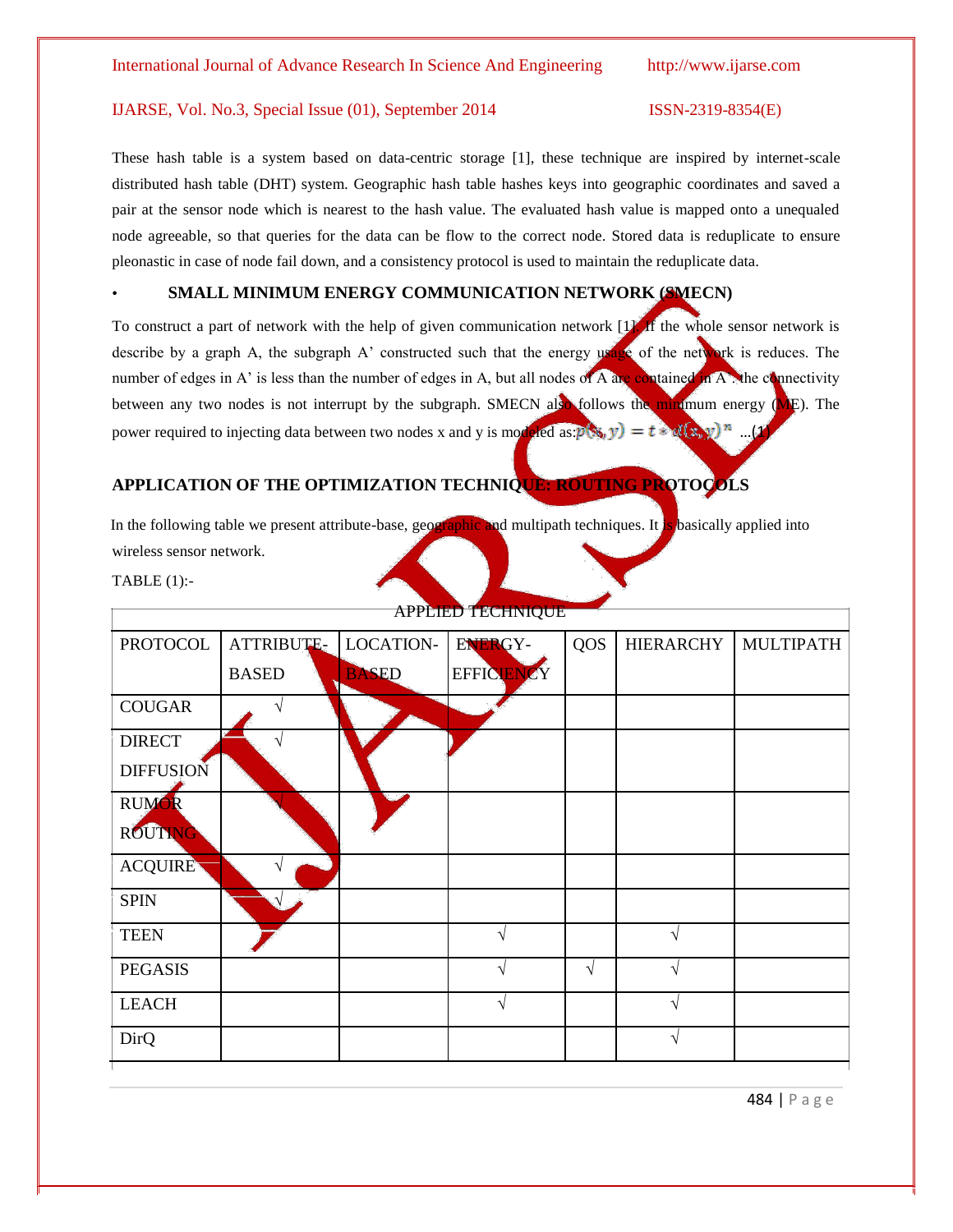### IJARSE, Vol. No.3, Special Issue (01), September 2014 ISSN-2319-8354(E)

| <b>SHRP</b>     |  | $\triangleleft$          |  |
|-----------------|--|--------------------------|--|
| <b>SAR</b>      |  | $\overline{\phantom{a}}$ |  |
| <b>ENERGY</b>   |  |                          |  |
| <b>AWARE</b>    |  |                          |  |
| <b>MAXIMUM</b>  |  |                          |  |
| <b>LIFETIME</b> |  |                          |  |
| M-MPR           |  |                          |  |

## **ATTRIBUTE-BASED OR DATA-CENTRIC ROUTING PROTOCOLS**

In this approach following protocol are to be used like: spin, direct diffusion, rumor routing, COUGAR, ACQUIRE.

### **SENSOR PROTOCOL FOR INFORMATION VIA NEGOTIATION (SPI**

A collection of protocols called sensor protocols for information via negotiation (SPIN) is existing in [3]. SPIN are uses resource adaptation to address the disadvantage of flooding. Meta data is transmitted instead of row data. There are basically three type of massages: ADV, REQ and DATA. ADV's containing meta data. If its neighbor is interested, it sends the REQ for the data. Then the sender sends the DATA to the neighbor.



• **RUMOR ROUTING**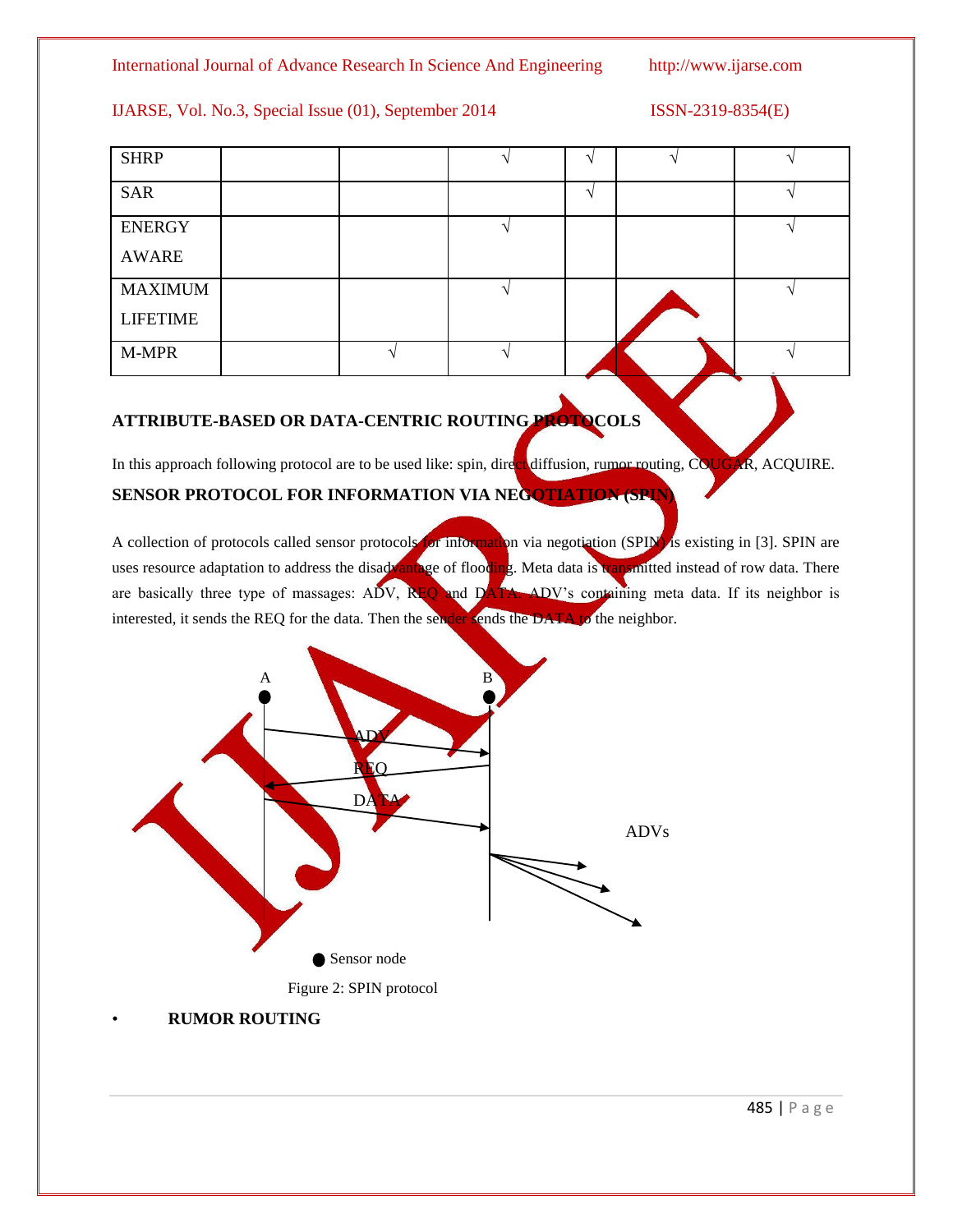This algorithm is an agent-based path creation [5]. Agents are long-lived entities produce at random by nodes. Agents are basically packet which is transfer in the network to find shortest path to events that they encounter. When the query is reproduced at a sink, it id sent walk with the hope that it will find a path leading to the required event. This protocol is based on high probability of simple lines crossing each other on a planar graph, suppose the network topology is same as a planar graph, and the path established can be approximated by straight lines owing to high density of the node.

### • **COUGAR**

In [6] COUGAR, the network is already seen as distributed databases where some nodes are containing the information are temporary unreachable. Since node stores important values, these networks are working same as a data warehouse. COUGAR gives a SQL-like interface extended to incorporate some clauses to model the probability distribution. The sink is responsible for creating a query which advised to select a special node called the leader. Leaders perform aggregation and send the results to the sink.

### • **ACTIVE QUERY FORWORDIND IN SENSOR NETWORK (ACQUIRE)**

ACQUIRE [7] in wireless sensor network work as a distributed database. In this scheme, a node enter an acrobatic query packet into the network neighboring nodes are collects disused information, exhaust an update message to the node. Then, the nodes indiscriminately select a neighbor to disseminate the query which needs. As the active query progress through network, it is increasingly resolved into smaller components until it is completely solved. Then, the query is returned back to the querying node as a completed response.

### • **HIERACHICAL ROUTING PROTOCOLS**

The main object of hierarchical routing protocol is to minimize energy consumption by distributing nodes into cluster. In each cluster, a node is selected as the cluster head. Another scheme for hierarchical routing protocol mainly differs in how the cluster head is chosen and how the node act as inter and intra-cluster domain.

### • **LEACH**

LEACH  $[8]$ [9] is a cluster based protocol that reduced energy level in sensor network. LEACH performs periodic re election and randomly select nodes in cluster-head. Each process of periodic re election of cluster-heads is called a round. The operation of **LEACH** is classified into two phases: set-up and steady.

$$
T(n) = \begin{cases} \frac{p}{1 - P[r*mod(1/P)]}, & \text{if } n \in G \\ 0, & \text{otherwise} \end{cases} \qquad ... (2)
$$

486 | P a g e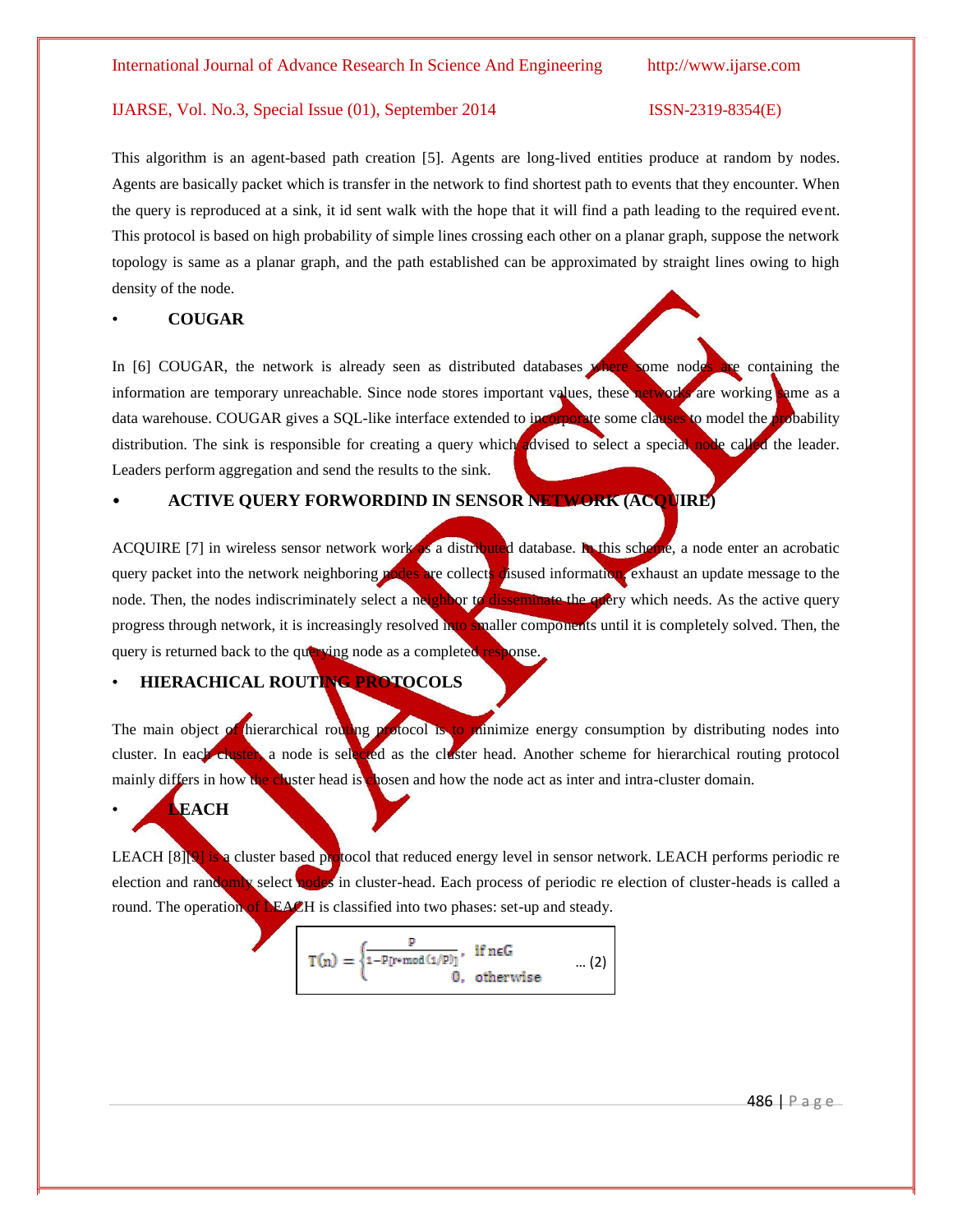

### • **POWER-EFFICIENT GATHERING IN SENSOR INFORMATION SYSTEMS**

In [10], [11] PEGASIS, use near optimal for this data gathering application in sensor networks. The key idea in PEGASIS is to form a chain among the sensor nodes so that each node will receive and transmit to a close neighbor. Gathered data transmit from node to node, get fused, and eventually a designated node send to the BS. Nodes take turns transmitting to the BS so that the average energy spent by each node per round is reduced. Building a chain to minimize the total length is similar to the traveling salesman problem (TSP), which is known as intractable.



487 | P a g e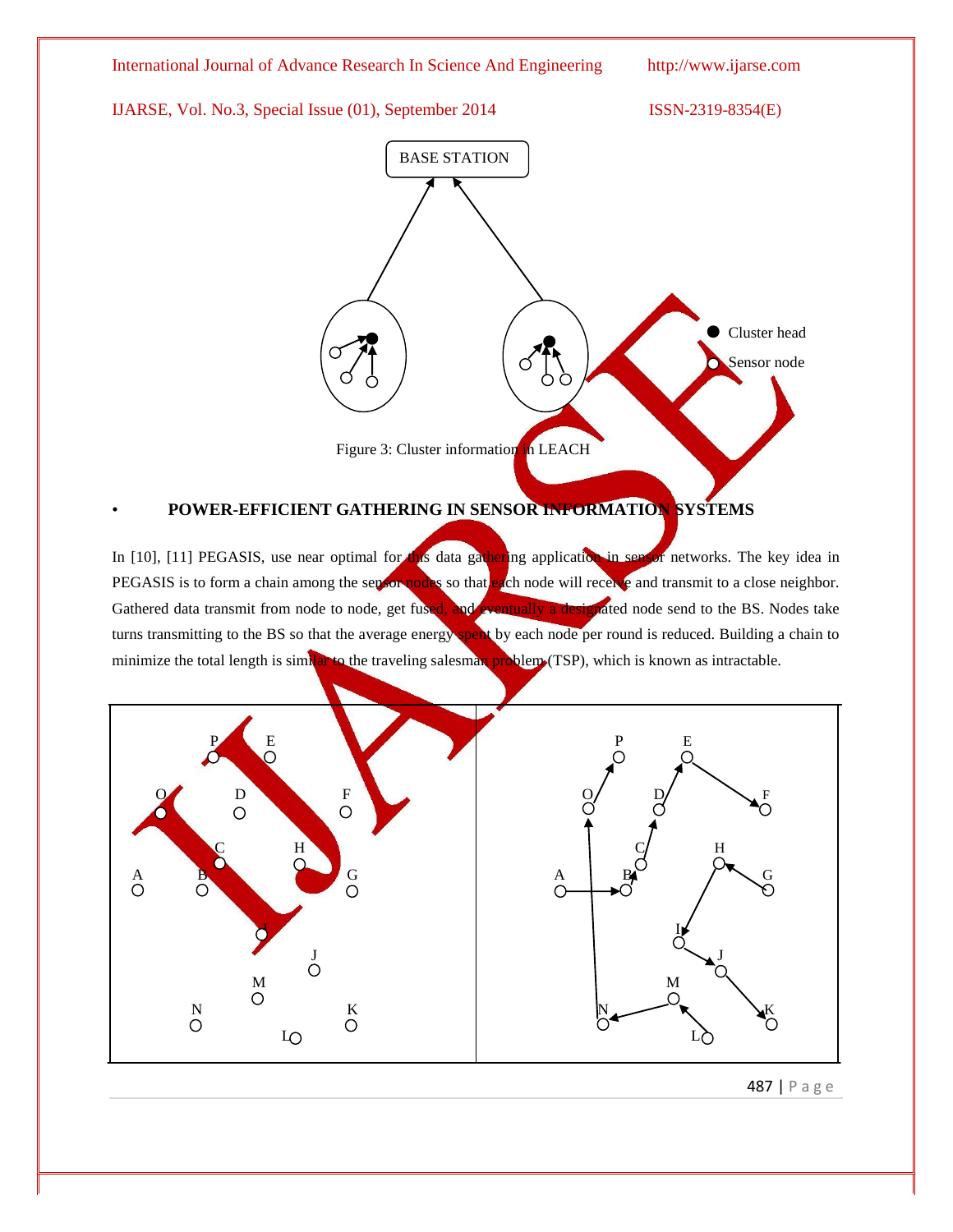Figure 4: 17 node distribute randomly Figure 5: Chain of PEGASIS

### • **TEEN**

`

TEEN [12] is reactive networks that respond immediately to changes in the relevant parameters. In this protocol a clusters head (CH) sends a hard threshold value. The nodes always sense their environment. The first time a parameter from the attribute set arrive at its hard threshold value, the node switches on its transmitter and sends its data. The nodes then transmit data in the live cluster period if the following conditions are true. The current value of the sensed attribute is greater than the hard threshold, and the current value of the sensed attribute differs from sensed value by an amount equal to or greater than the soft threshold. Both strategy looks to minimize energy spend transmitting messages. The drawback of this scheme is that, if the thresholds are not reached, the nodes will never communicate, the user will not get any data from the network at all and will not come to know even if all the nodes die. Thus, this scheme is not well suited for applications where the user needs to get data on a regular basis.

### • **DIRECTED QUERY DISSEMINATION**

DirQ [13] optimizing the propagation of queries in a wireless sensor network. The main objective of DirQ is that the queries are just propagated by the minimum number of nodes that ensure that the queries arrive at the nodes that are able to service the query. To do so, certain information is exchanged in the network. The periodicity of the update messages depend on the rate of variation of the physical parameters that the network is sensing. Then, each node autonomously maintains its own threshold  $(\delta)$ . However, if the sink does not receive any message from a specific node then it assumes that this node has a measured value that has not changed much from what has been reported currently. To allow a skillful delivery of applications, all network nodes must be resourceful of storing information which can be considered a disadvantage depending on the amount of information stored in the topology and the number of nodes. DirQ is a protocol suitable for condition where the times of transmission of requests are known and number of requests is high

### **MULTIPAL ROUTING PROTOCOLS**

In these protocols, a first node knows multiple routes to a last node. The routes can be parallel used or one of them can be active while the rest are maintained for future needs.

### • **SEQUENTIAL ASSIGNMENT ROUTING ( SAR)**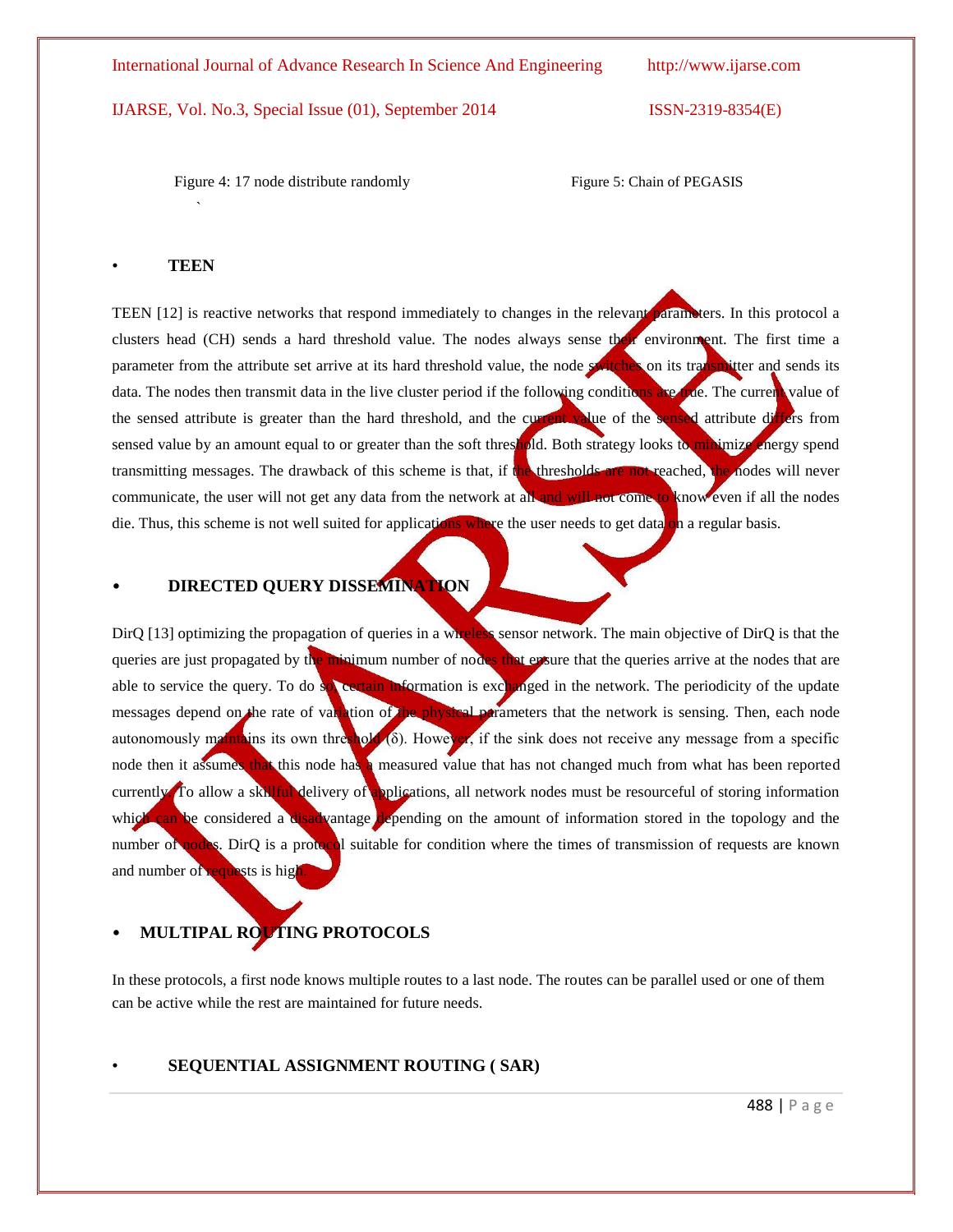SAR [14] is the first protocols for wireless sensor networks that provide the invention of QoS routing criteria. It is depends on the association of a priority level to each packet. Additionally, the links and the routes are related to a metric that functionality their potential provision of quality of service. This metric is based on the energy cost and delay. Then, the algorithm build trees rooted at the one-hop neighbors of the sink. To do so, a various parameters such as the packet priority, the energy resources and the QoS metrics are taken into account. The protocol must periodically compute the routes to be prepared in case of failure of one of the active nodes.

### • **MAXIMUM LIFETIME ROUTING IN WSN**

In maximum lifetime routing in wireless sensor network combines the energy consumption optimization with the use of multiple routes. In [15] this algorithm an active route is monitored to control its residual energy. Meanwhile other routes can be discovered. If the residual energy of the active route does not exceed the energy of an alternative route, the corresponding secondary route is then used.

### • **ENERGY AWARE ROUTING IN WSN**

Once multiple paths are discovered, this algorithm associates a probability of use to each route [16]. This probability is similar to the residual energy of the nodes that form the route but it is also considers the cost of transmitting through that route.

## • **MESH MULTIPATH ROUTING (M-MPR)**

This protocol [17] presents two operation modes. Firstly, in the disjoint MPR (D-MPR) with Selective forwarding each packet is individually analyzed by the source and it is routed through different routes. Secondly, the D-mesh multipath routing with data replication is based on the simultaneous emission of multiple copies of the same packet through distinct routes. Specifically, all the known routes that communicate the first and the last propagate the packet. For the route discovery, information about the position of the nodes and about their residual energy is exchanged.

### • **CONCLUSIONS AND FUTURE WORK**

Wireless sensor networks (WSN) are one of most important area in the field of science and technology. Wireless sensor networks (WSN) have become more efficient due to the development in sensing and communication. There are several approaches in WSN. A sensor node should be energy efficient. Energy efficiency directly impact the network lifetime of the entire sensor network. The main aim of our existing work is to develop a routing protocol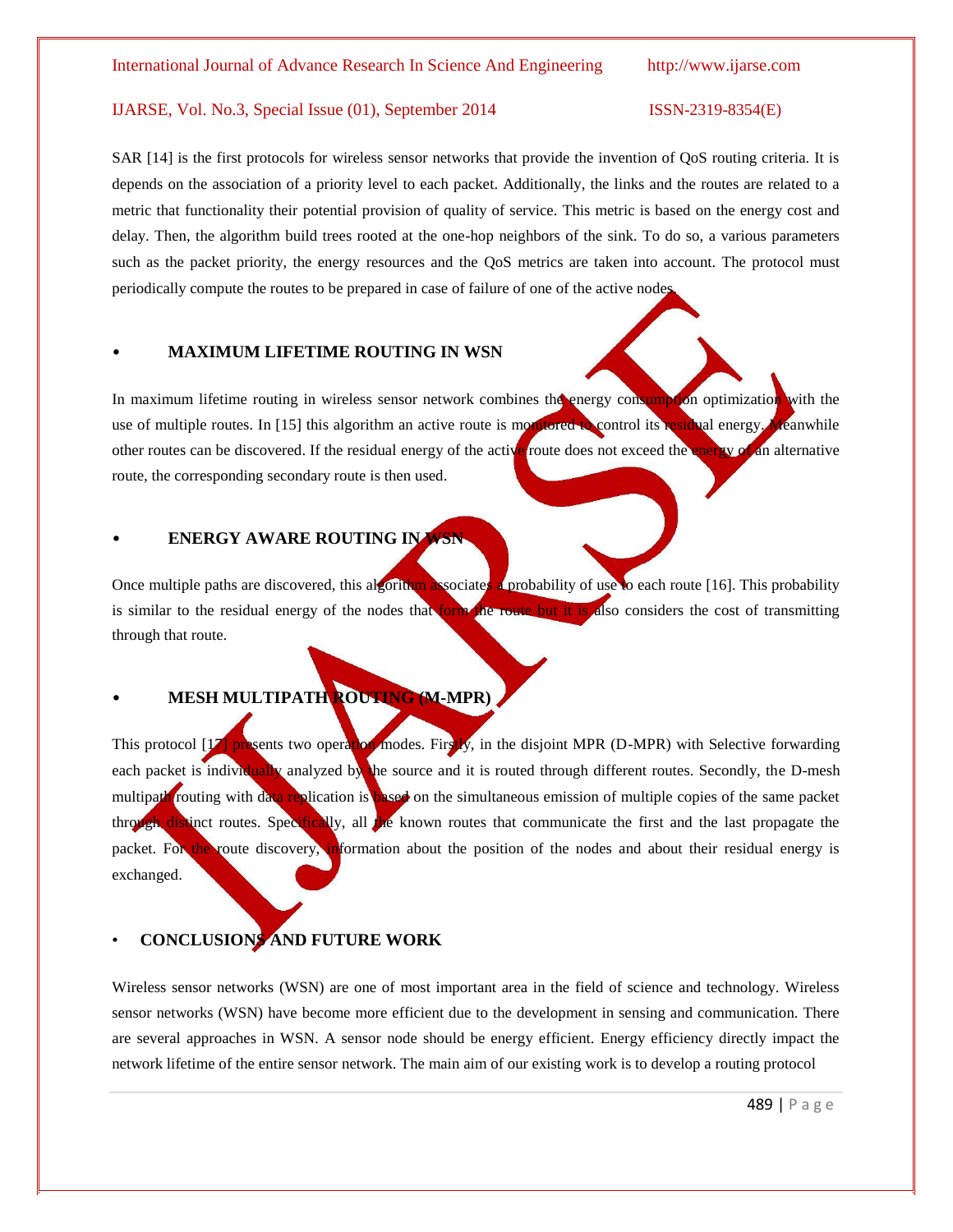which is energy efficient and it also enhance the network lifetime of the sensor network. In our work, we concentrated on the routing protocols namely LEACH, PEGASIS and Hierarchical PEGASIS. This paper presents a survey on how routing protocols are adapted to these characteristics.

### • **REFERENCES**

[1] Pearson Education, Ad Hoc Wireless Network Architectures and protocols (C. Siva Ram Murthy, B.S. Manoj, 2007).

[2] Luis Javier García Villalba, Ana Lucila Sandoval Orozco, Alicia Trivino Cabrera and Cláudia Jacy Barenco Abbas, Routing Protocols in Wireless Sensor Networks, International Journal of sensors, 9, 2009, 8399-84.

[3] Kulik, J.; Heinzelman, W.; Balakrishnan, H. Negotiation-based Protocols for Disseminating Information in Wireless Sensor Networks. Wirel. Netw. 8,2002, 169–185.

[4] Intanagonwiwat, C.; Govindan, R.; Estrin, D. Directed Diffusion: A Scalable and Robust Communication Paradigm for Sensor Networks. In Proceedings of the Sixth Annual International Conference on Mobile Computing and Networking (MOBICOM), Boston, MA, USA, August, 2000.

[5] Braginsky, D.; Estrin, D. Rumor Routing Algorithm for Sensor Networks. In Proceedings of the First ACM International Workshop on Wireless Sensor Networks and Applications (WSNA), Atlanta, GA, USA, September, 2002; pp. 22–31.

[6] Yao, Y.; Gehrke, J. The Cougar Approach to In-Network Query Processing in Sensor Networks. SIGMOD Rec. 31, 2002, 9–18.

[7] Sadagopan, N.; Krishnamachari, B.; Helmy, A. The ACQUIRE Mechanism for Efficient Querying in Sensor Networks. In Proceedings of the First IEEE International Workshop on Sensor Network Protocols and Applications (SNPA), Anchorage, AK, May, 2003; pp. 149–155.

[8] Rabiner, W.; Kulik, J.; Balakrishnan, H. Adaptive Protocols for Information Dissemination in Wireless Sensor Networks. In Proceedings of the Fifth Annual International Conference on Mobile Computing and Networking (MOBICOM), Seattle, WA, USA, August, 1999; pp. 174–185.

[9] Sanjay Waware, Dr Nisha Sarwade, and Pallavi Gangurde, "A Review of Power efficient routing protocols in Wireless Sensor Networks", IJERA ,ISSN:2248-9622, vol. 2, pp. 1096-1102, Issue Mar-Apr 2012.

[10] Heinzelman, W.B.; Chandrakasan, A.P.; Balakrishnan, H. An Application-Specific Protocol Architecture for Wireless Microsensor Networks. IEEE Trans. Wirel. Commun. 1,2002, 660–670.

[11] Liu Yueyang, Ji Hong, Yue Guangxin An Energy-Efficient PEGASIS-Based Enhanced Algorithm in Wireless Sensor Networks Technology Forum, 2006, 91-97.

[12] Lindsey, S.; Raghavendra, C.S. PEGASIS: Power-Efficient Gathering in Sensor Information Systems. In Proceedings of the Aerospace Conference, Big Sky, MT, March, 2002; pp. 1125–1130.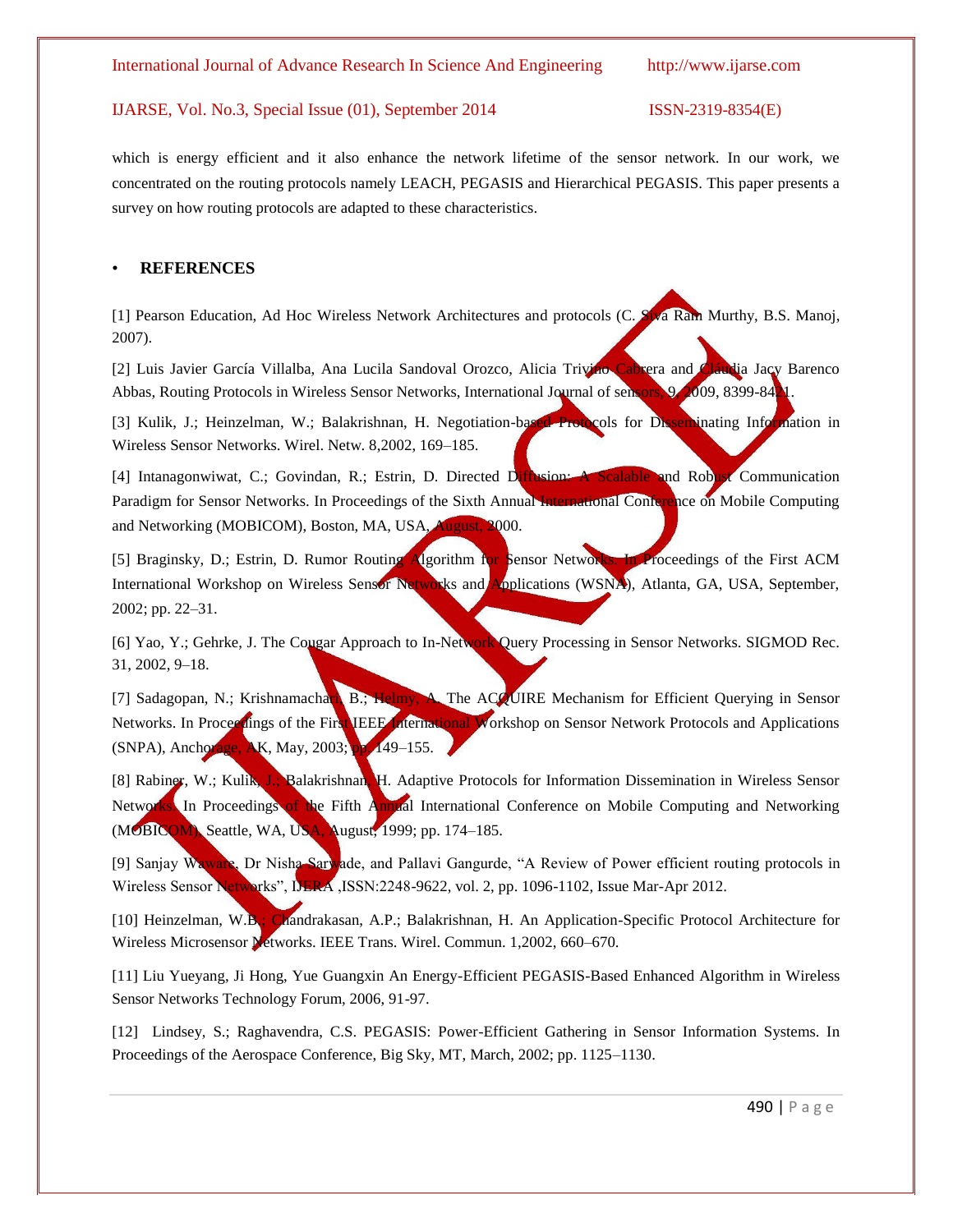### IJARSE, Vol. No.3, Special Issue (01), September 2014 ISSN-2319-8354(E)

[13] Manjeshwar, E.; Agrawal, D.P. TEEN: A Routing Protocol for Enhanced Efficiency in Wireless Sensor Networks. In Proceedings of the 15th International Parallel and Distributed Processing Symposium (IPDPS), San Francisco, CA, USA, April, 2001; pp. 2009–2015.

[14] Chatterjea, S.; De Luigi, S.; Havinga, P. DirQ: A Directed Query Dissemination Scheme for Wireless Sensor Networks. In Proceedings of the IASTED International Conference on Wireless Sensor Networks (WSN), Banff, Alberta, Canada, July, 2006.

[15] Al-Karakin, J.N.; Kamal, A.E. Routing Techniques in Wireless Sensor Networks: A Survey. IEEE Wirel. Commun. 11, 2004, 6–28.

[16] Chang, J.H.; Tassiulas, L. Energy Conserving Routing in Wireless Ad Hoc Networks. In Proceedings of the 19th Conference of the IEEE Communications Society (INFOCOM), Tel-Aviv Israel, March, 2000; pp. 22–31.

[17] Shah, R.C.; Rabaey, J.M. Energy Aware Routing for Low Energy Ad Hoc Sensor Networks. In Proceedings of the Wireless Communications and Networking Conference (WCNC), Orlando, FL, USA, March, 2002; pp. 350– 355.

[18] De, S.; Qiao, C.; Wu, H. Meshed Multipath Routing with Selective Forwarding: an Efficient Strategy in Wireless Sensor Networks. Comput. Netw. 43, 2003, 481-497.

[19]Lindsey, S.; Raghavendra, C.S. PEGASIS: Power-Efficient Gathering in Sensor Information Systems. In Proceedings of the Aerospace Conference, Big Sky, MT, March, 2002, 1125–1130.

[20] Manjeshwar, E.; Agrawal, D.P. TEEN: A Routing Protocol for Enhanced Efficiency in Wireless Sensor Networks. In Proceedings of the 15th International Parallel and Distributed Processing Symposium (IPDPS), San Francisco, CA, USA, April, 2001, 2009-20

[21] Chatterjea, S.; De Luigi, S.; Havinga, P. DirQ: A Directed Query Dissemination Scheme for Wireless Sensor Networks. In Proceedings of the IASTED International Conference on Wireless Sensor Networks (WSN), Banff, Alberta, Canada, July, 2006.

[22] Al-Karakin, J.N.; Kamal, A.E. Routing Techniques in Wireless Sensor Networks: A Survey. IEEE Wirel. Commun. 1, 2004, 6-28.

[23] Chang, J.H.; Tassiulas, L. Energy Conserving Routing in Wireless Ad Hoc Networks. In Proceedings of the 19th Conference of the IEEE Communications Society (INFOCOM), Tel-Aviv Israel, March, 2000, 22–31.

[24] Shah, R.C.; Rabaey, J.M. Energy Aware Routing for Low Energy Ad Hoc Sensor Networks. In Proceedings of the Wireless Communications and Networking Conference (WCNC), Orlando, FL, USA, March, 2002, 350–355.

[25] De, S.; Qiao, C.; Wu, H. Meshed Multipath Routing with Selective Forwarding: an Efficient Strategy in Wireless Sensor Networks. Comput. Netw. 43, 2003, 481–497.

[26] Sánchez, J.A.; Ruiz, P.M.; Martín-Pérez, M. Beacon-Less Geographic Routing Made Practical: Challenges, Design Guidelines and Protocols. IEEE Commun. Mag. 47, 2009, 85–91. [27] Barbancho, J.; León, C.; Molina, F.J.;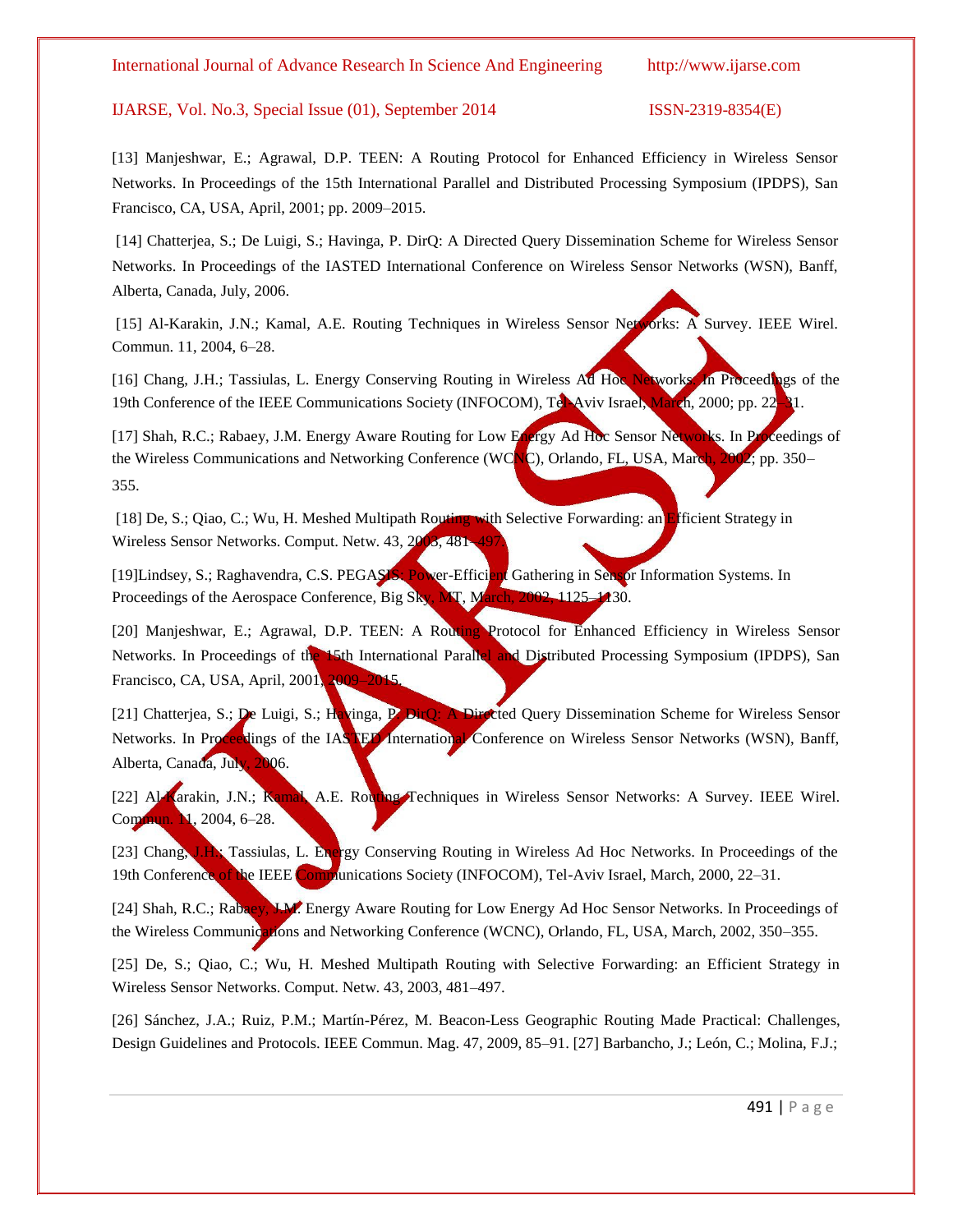### IJARSE, Vol. No.3, Special Issue (01), September 2014 ISSN-2319-8354(E)

Barbancho. A. A New QoS Routing Algorithm based on Self-Organizing Maps for Wireless Sensor Networks. Telecommun. Syst. 36, 2008, 73–83.

[28] Domingo, M.C.; Prior, R. Energy Analysis of Routing Protocols for underwater wireless sensor networks. Comput. Commun. 31, 2008, 1227–1238.

[29] Barenco Abbas, C.J.; González, R.; Cárdenas, N.; García Villalba, L.J. A Proposal of a Wireless Sensor Network Routing Protocol. Telecommun. Syst. 38, 2008, 61–68.

[30] Polastre, J.; Hui, J.; Levis, P.; Zhao, J.; Culler, D.; Shenker, S.; Stoica, I. A Unifying Link Abstraction for Wireless Sensor Networks. In Proceedings of the 3rd International Conference on Embedded Networked Sensor Systems (SenSys), San Diego, CA, USA, November, 2005.

[31] Shan L.; Zhang J.; Zhou, G.; Gu, L.; He, T.; Stankovic, J. A. ATPC: Adaptive Transmission Power Control for Wireless Sensor Networks. In Proceedings of the 4th International Conference on Embedded Networked Sensor Systems (SenSys), Bolder, CO, USA, November, 2006.

[32] Srinivasan, K.; Levis, P. RSSI is Under Appreciated. In Proceedings of the Third Workshop on Embedded Networked Sensors (EmNets), Cambridge, MA, USA, May, 2006.

[33]Polastre, J.; Hill, J.; Culler, D. Versatile Low Power Media Access for Wireless Sensor Networks. In 2nd International Conference on Embedded Networked Sensor Systems (SenSys), Baltimore, MD, USA, November, 2004.

[34] Jennifer Yick, Biswanath Mukherjee and Dipak Ghosal, "Wireless sensor network survey", Computer Networks 52, 2008, 2292-2330.

[35] Vivek Katiyar, Narottam Chand, and Naveen Chauhan, "Recent advances and future trends in Wireless Sensor Networks", International Journal of Applied Engineering Research, Volume 1, no 3, 2010.

[36] Sanjay Waware, Dr Nisha Sarwade, and Pallavi Gangurde, "A Review of Power efficient routing protocols in Wireless Sensor Networks", IJERA ,ISSN: 2248-9622, vol. 2, Issue Mar-Apr 2012, 1096-1102.

[37] I.F. Akyildiz et al., "Wireless sensor networks: a survey", Computer Networks 38, 2002, 393-422.

[38] A. R. Al-Ali, Y. R. Aji, H. F. Othman and F. T. Fakhreddin, "Wireless Smart Sensors Networks Overview", IEEE, 2005.

[39] Zhang Luquao, "Energy efficient routing protocol in wireless sensor networks", IEEE, 2011.

[40] Ahmed A Ahmed, Hongshi Ski & Yi Shang, "A survey on network protocols for wireless sensor networks", IEEE 2003.

[41] Jalil Jabari lotf, Mehran Hosseinzadeh, and Rasim M. Alguliev, "Hierarchical routing in wireless sensor networks: a survey", 2nd International Conference on Computer Engineering and Technology, Vol 3, 2010.

[42] Wendi B. Heinzelman, Anantha P. Chandrakasan, and Hari Balakrishnan, "An Application-Specific Protocol Architecture for Wireless Micro sensor Networks", IEEE transactions on Wireless Communications, Vol. 1, no. 4, October 2002.